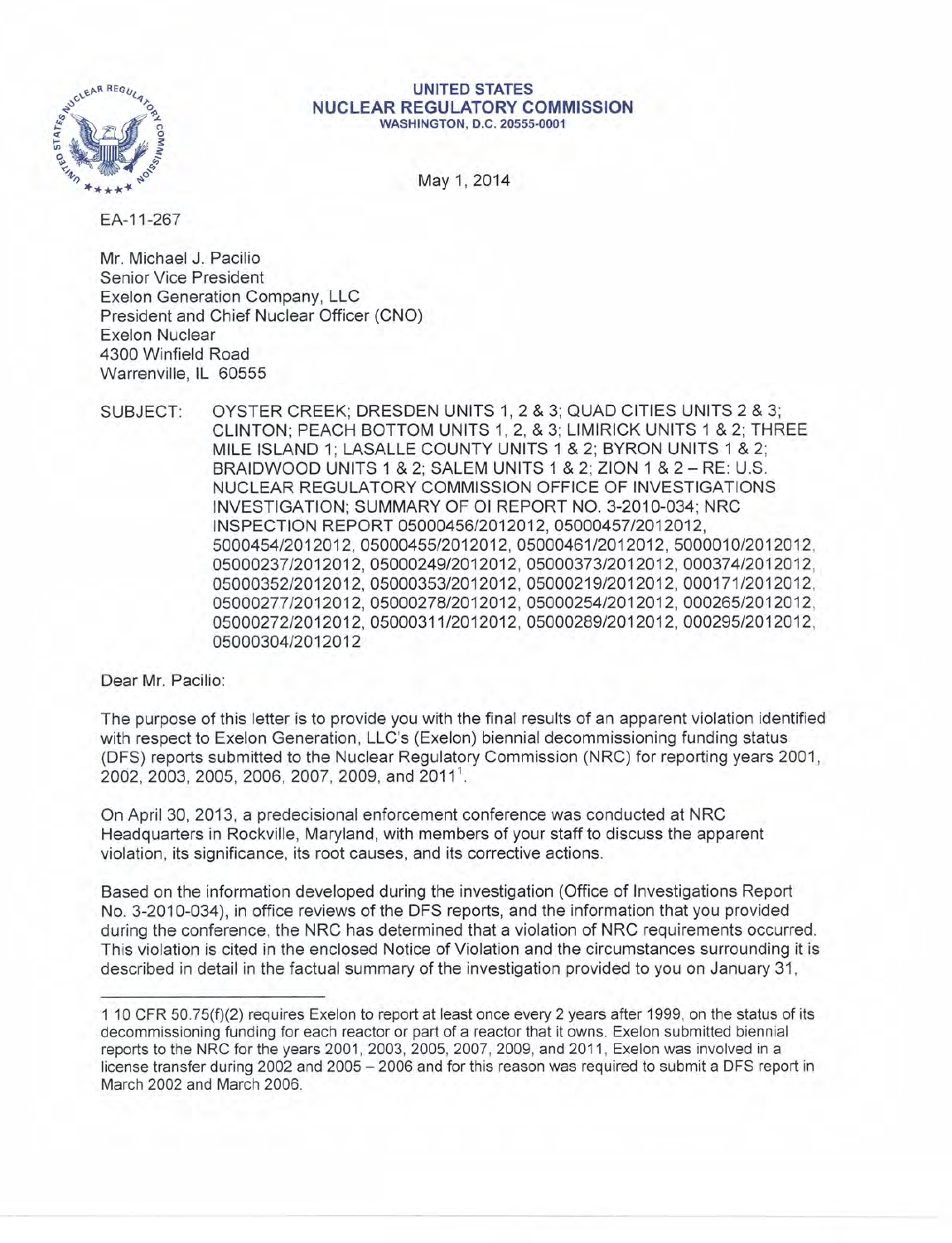M. Pacilio  $-2$  -

2013 (Agencywide Document Access Management System Accession (ADAMS) No. ML 1300BA219).

The NRC concluded that Exelon provided incomplete and inaccurate information in biennial DFS reports for reporting years 2005, 2006, 2007, and 2009. Specifically, Title 10 of the *Code of Federal Regulations* (10 CFR) Section 50.75 establishes requirements for indicating to the NRC how a licensee will provide reasonable assurance that funds will be available for the decommissioning process. For power reactor licensees, reasonable assurance consists of a series of steps as provided in paragraphs (b), (c), (e), and (f) of 10 CFR 50.75. 10 CFR 50.75(f)(2) requires licensees to report the status of its decommissioning funding for each reactor (or part of a reactor) that it owns at least every other year. The information in this report must include the amount of decommissioning funds estimated to be required pursuant to 10 CFR 50.75(b) and (c). Exelon provided numbers in the reports submitted on March 31, 2005, March 24, 2006, March 21, 2007, and March 31, 2009 that were lower than the NRC minimum allowable amount, as required by 10 CFR 50.75(b) and (c).

The violation did not result in an actual safety consequence. The issue was viewed as potentially significant because it impacted the NRC's ability to perform its regulatory function related to decommissioning funding assurance. The NRC initially considered escalated enforcement for this violation, in accordance with the Enforcement Policy. However, after a detailed review of all available information, the agency determined that this violation is best characterized at Severity Level IV based on the lack of actual safety consequences and the fact that the potential safety consequences were minimal because the decommissioning funding regulations require regular adjustments to the estimates and funding levels over the operating life of the reactor. Additionally, the NRC found insufficient evidence to support a conclusion that Exelon officials acted willfully.

After careful consideration of the information related to this issue, the NRC mantains that the problems caused by Exelon's submission of incomplete and inaccurate information were avoidable. While the NRC determined that Exelon demonstrated reasonable assurance for decommissioning, the submittal of incomplete and inaccurate material information, contrary to 10 CFR 50.9, resulted in the NRC staff expending significant resources to determine how Exelon was calculating the required decommissioning funds and meeting the requirements of 10 CFR 50.75. Had Exelon been more forthcoming with respect to information in DFS reports, this additional effort could have been precluded. Therefore, this violation of 10 CFR 50.9, is cited in the enclosed Notice of Violation.

The NRC has concluded that information regarding the reason for the violation, the corrective actions taken and planned to correct the violation and prevent recurrence, and the date when full compliance was achieved is already adequately addressed on the docket in the information you provided at the PEC on April 30, 2013 (ADAMS Accession No. ML 13129AOB1). Therefore, you are not required to respond to this letter unless the description therein does not accurately reflect your corrective actions or your position. In that case, or if you choose to provide additional information, you should follow the instructions specified in the enclosed Notice.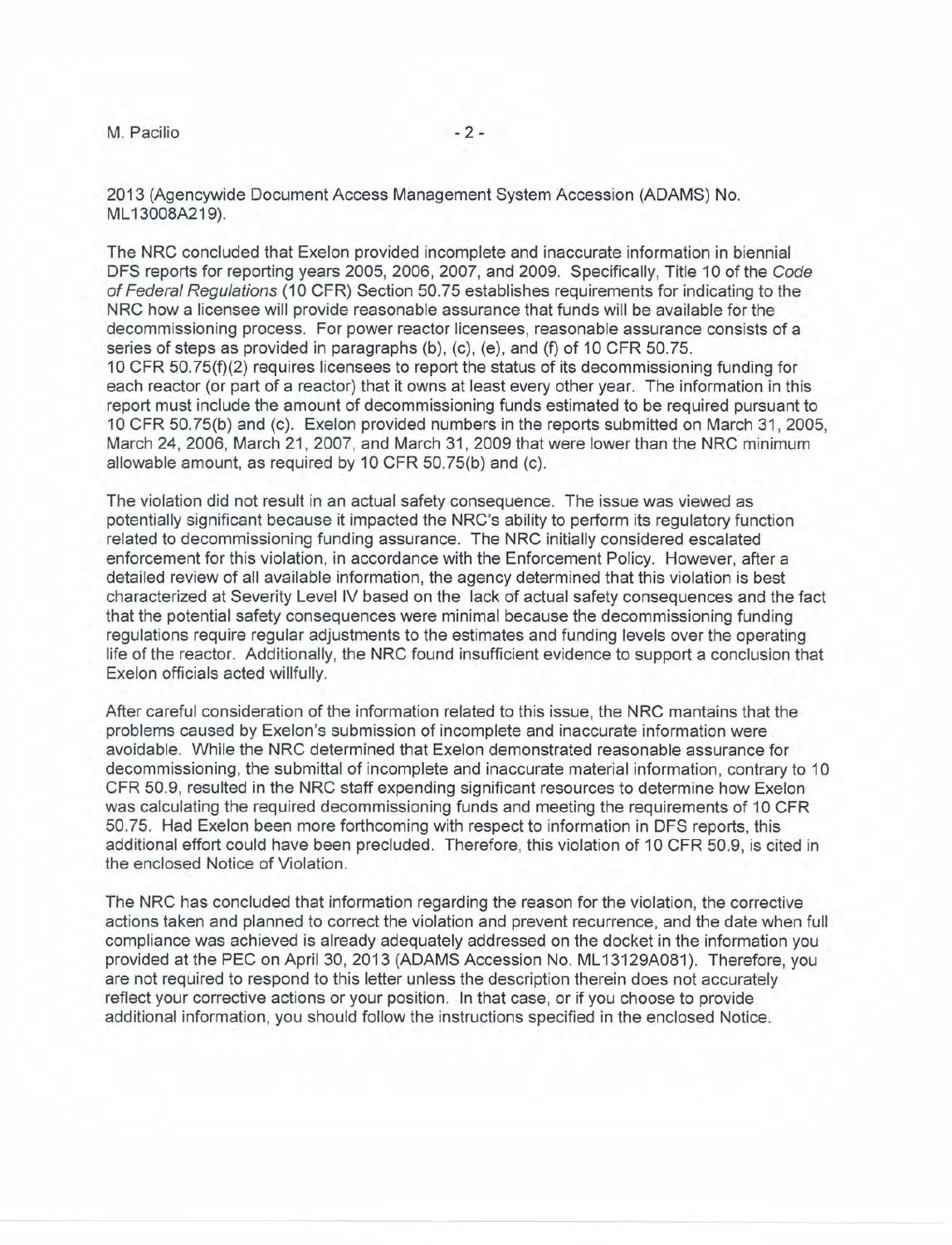#### M. Pacilio - 3 -

In accordance with 10 CFR 2.390 of the NRC's "Rules of Practice," a copy of this letter, its enclosures, and any response, will be made available electronically for public inspection in the NRC Public Document Room or from the NRC's document system (ADAMS), accessible from the NRC Web site at http://www.nrc.gov/reading-rm/adams.html. To the extent possible, your response should not include any personal privacy, proprietary, or safeguards information so that it can be made available to the public without redaction. If personal privacy or proprietary information is necessary to provide an acceptable response, please provide a bracketed copy of your response that identifies the information that should be protected and a redacted copy of your response that deletes such information. If you request withholding of such information, you must specifically identify the portions of your response that you seek to have withheld and provide in detail the bases for your claim of withholding (e.g., explain why the disclosure of information will create an unwarranted invasion of personal privacy or provide the information required by 10 CFR 2.390(b) to support a request for withholding confidential commercial or financial information).

If you contest this enforcement action, you should also provide a copy of your response, with the basis for your denial, to the Director, Office of Enforcement, U. S. Nuclear Regulatory Commission, Washington, DC 20555-0001.

If you have any questions concerning this matter, please contact Carleen Sanders, of my staff, at 301-415-1603.

Sincerely,

Ho K. Nieh, Director Division of Inspection & Regional Support Office of Nuclear Reactor Regulation

Enclosure: Notice of Violation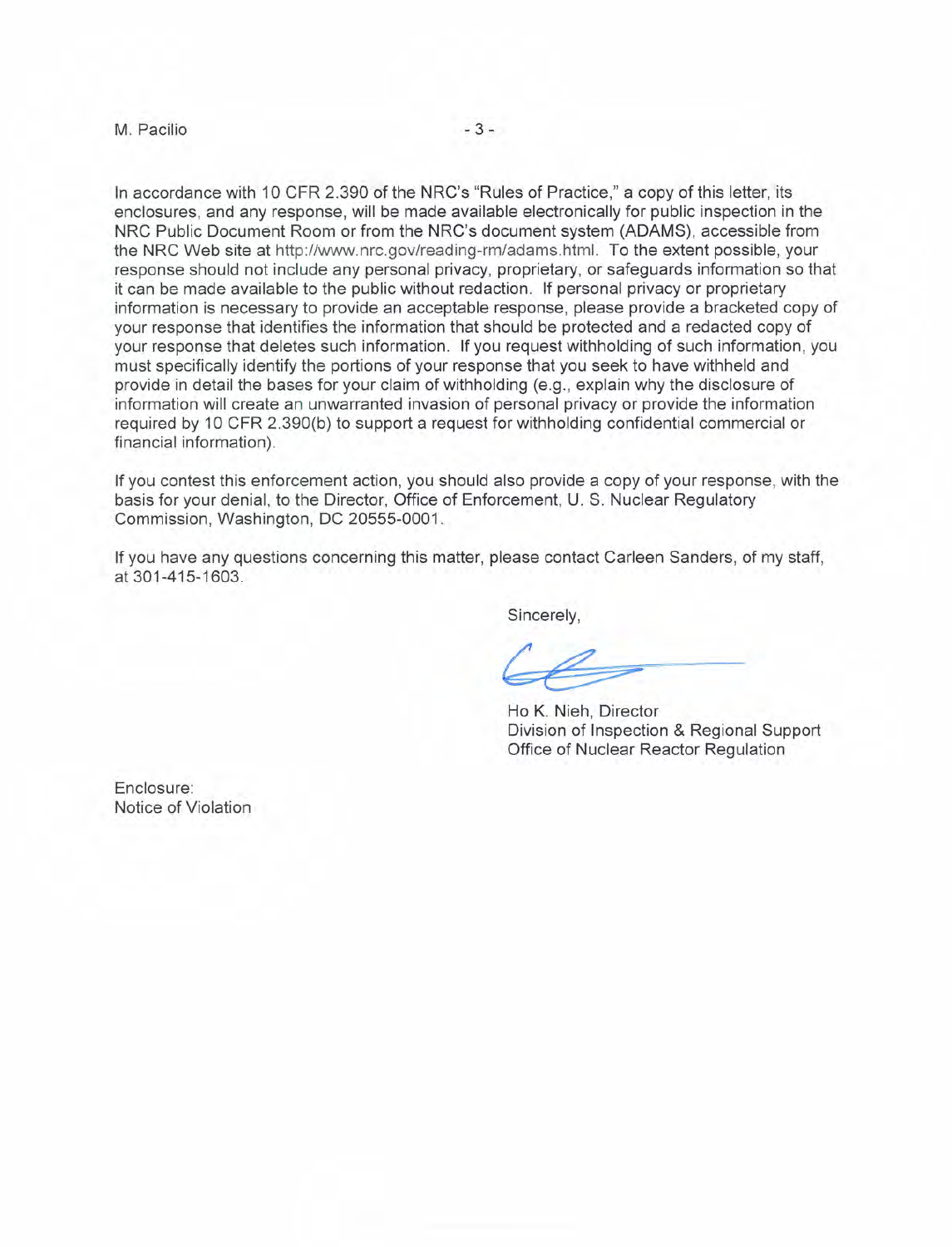# M. Pacilio - 3 -

In accordance with 10 CFR 2.390 of the NRC's "Rules of Practice," a copy of this letter, its enclosures, and any response, will be made available electronically for public inspection in the NRC Public Document Room or from the NRC's document system (ADAMS), accessible from the NRC Web site at http://www.nrc.gov/reading-rm/adams.html. To the extent possible, your response should not include any personal privacy, proprietary, or safeguards information so that it can be made available to the public without redaction. If personal privacy or proprietary information is necessary to provide an acceptable response, please provide a bracketed copy of your response that identifies the information that should be protected and a redacted copy of your response that deletes such information. If you request withholding of such information, you must specifically identify the portions of your response that you seek to have withheld and provide in detail the bases for your claim of withholding (e.g., explain why the disclosure of information will create an unwarranted invasion of personal privacy or provide the information required by 10 CFR 2.390(b) to support a request for withholding confidential commercial or financial information).

If you contest this enforcement action, you should also provide a copy of your response, with the basis for your denial, to the Director, Office of Enforcement, U. S. Nuclear Regulatory Commission, Washington, DC 20555-0001.

If you have any questions concerning this matter, please contact Carleen Sanders, of my staff, at 301-415-1603.

Sincerely,

*·IRAI*

Ho K. Nieh, Director Division of Inspection & Regional Support Office of Nuclear Reactor Regulation

Enclosure: Notice of Violation DISTRIBUTION: See next page

### ADAMS Accession No: ML14105A163

| OFFICE | NRR/DIRS/EC                           | NRR/DIRS/AET   | NRR/DIRS/IFIP/BC NRR/DORL             |                                | <b>OE</b>                       |
|--------|---------------------------------------|----------------|---------------------------------------|--------------------------------|---------------------------------|
| NAME   | <b>CSanders</b>                       | <b>DWillis</b> | <b>AKock GCarpenter</b><br>w/comments | MEvans LLund for<br>w/comments | NHilton JWray for<br>w/comments |
| DATE   | 4/08/14 by email 4/16/14 by email     |                | 4/17/14                               | 4/17/14                        | 04/18/14                        |
| OFFICE | <b>OGC</b>                            | NRR/DIRS: D    |                                       |                                |                                 |
| NAME   | PJehle<br>MLemoncelli for<br>by email | <b>HNieh</b>   |                                       |                                |                                 |
| DATE   | 4/30/14                               | 5/01/14        |                                       |                                |                                 |

OFFICIAL RECORD COPY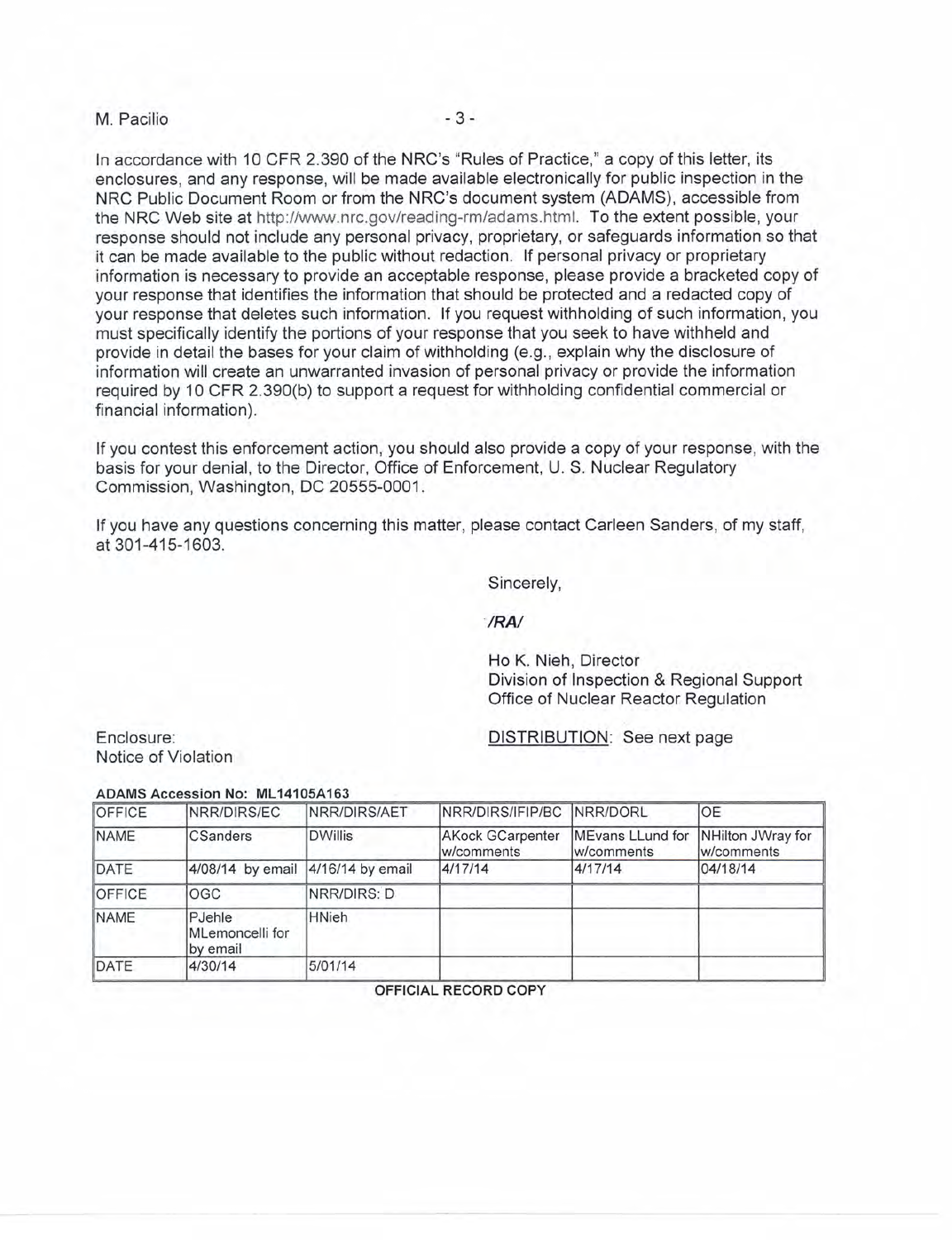## DISTRIBUTION :

ADAMS Public OE-RPOES OEMAIL OE : IA File NrrDirsOd DDo rman HNieh AHowe

**CErlanger DMerzke CSanders** AKock ASimmons RZimmerman **NHilton** JWray **RCarpenter** 

**DRoberts JClifford DHolody** MMcLaughlin **CCrisden** SWest KOBrien SOrth PLougheed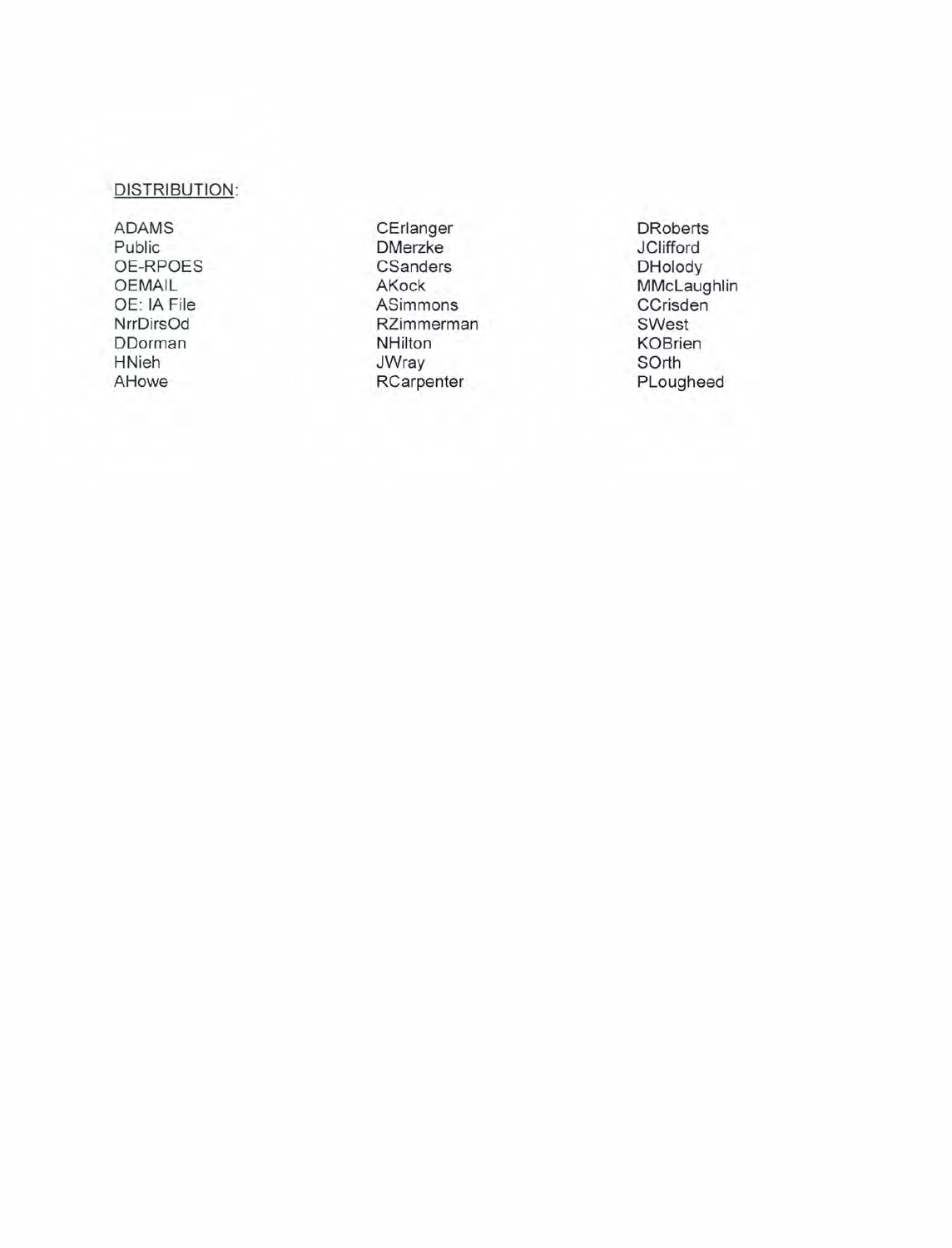## NOTICE OF VIOLATION

Exelon Generation Company, LLC Oyster Creek; Dresden Units 1, 2 & 3; Quad Cities Units 2 & 3; Clinton; Peach Bottom Units 1, 2, & 3; Limerick Units 1 & 2; Three Mile Island 1; LaSalle County Units 1 & 2; Byron Units 1 &2; Braidwood Units 1 & 2; Salem Units 1 & 2; Zion Units 1 & 2

Docket Nos. 05000219, 0500010, 05000237,05000249, 05000254, 5000265, 05000461,5000171, 05000277, 000278, 05000289, 05000352, 05000353, 5000373, 05000374, 5000454, 05000455, 5000456, 05000457, 5000272, 05000311,5000295, 05000304

License Nos.

DPR-16, DPR-2, DPR-19, DPR-25, DPR-29, DPR-30, NPF-62, DPR-12, DPR-44, DPR-56, NPF-39, NPF-85, DPR-50, NPF-11, NPF-18, NPF-37, NPF-66, NPF-72, NPF-77

EA-11-267

During an NRC investigation completed on November 22, 2011, and a supplemental investigation completed on October 10, 2012, a violation of NRC requirements was identified. In accordance with the NRC Enforcement Policy, the violation is listed below:

10 CFR 50.75(a) establishes requirements for indicating to the NRC how a licensee will provide reasonable assurance that funds will be available for the decommissioning process and states that for power reactor licensees, reasonable assurance consists of a series of steps as provided in paragraphs (b), (c), (e), and (f) of 10 CFR 50.75.

10 CFR 50.75(f)(2) states, in part, that power reactor licensees shall report at least every 2 years on the status of its decommissioning funding for each reactor or part of a reactor that it owns; and, that the information in this report must include, at a minimum, the amount of decommissioning funds estimated to be required pursuant to 10 CFR 50.75(b) and (c).

10 CFR 50.75(b)(1) states, in part, that for a holder of an operating license under 10 CFR Part 50, financial assurance for decommissioning shall be provided in an amount which may be more, but not less, than the amount stated in the table in paragraph  $(c)(1)$ adjusted using a rate at least equal to that stated in paragraph (c)(2).

10 CFR 50.75(c)(1) states the minimum amount required to demonstrate reasonable assurance of funds for decommissioning by reactor type and power level. 10 CFR 50.75(c)(2) requires, in part, that an adjustment factor be applied, which is based on